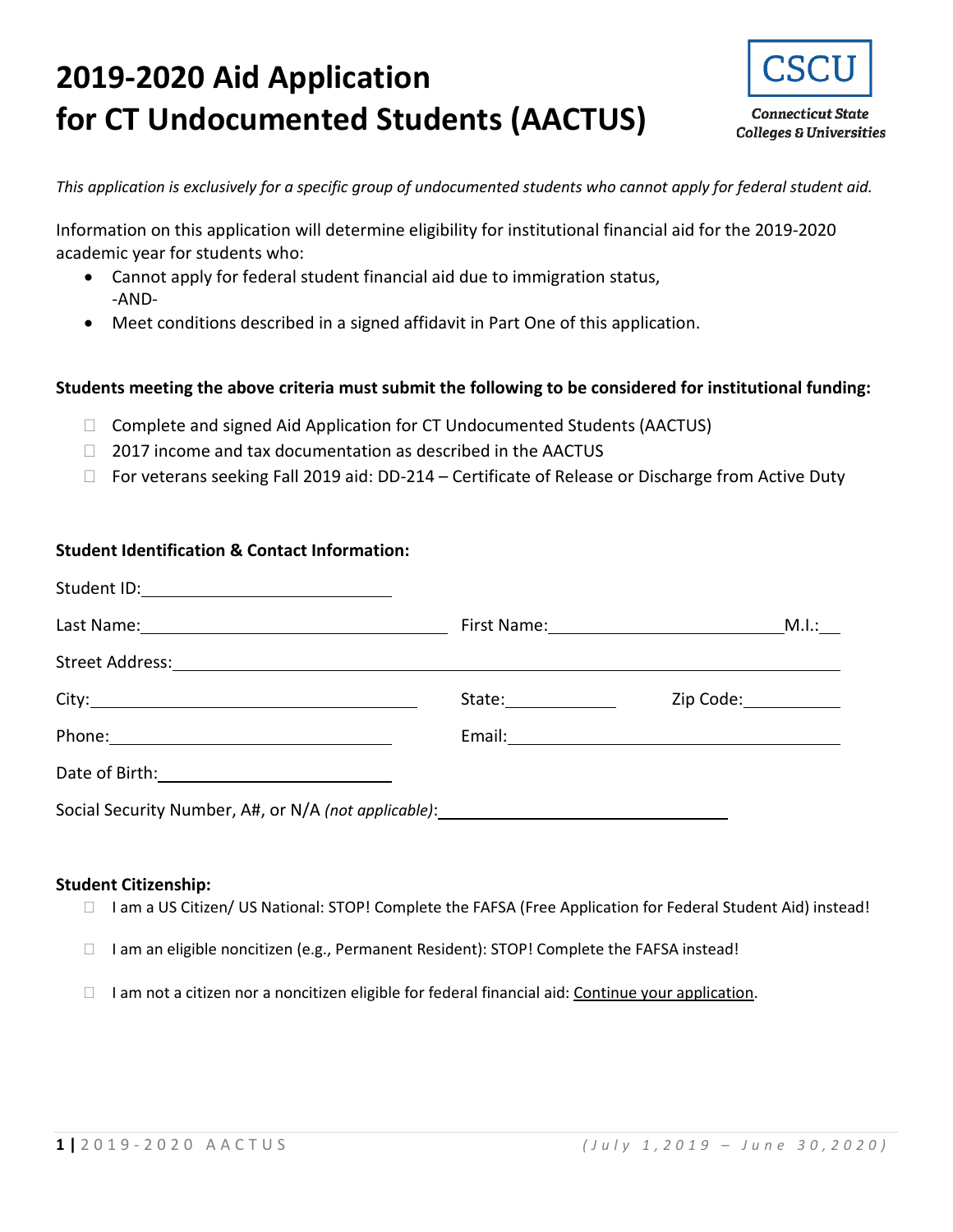#### **Notes**

- A Notary Public must witness your signature in Part One of this form. A Notary is a person specially trained to certify affidavits and signatures. The Financial Aid Office at your school can let you know the availability of free notary services at your school. Free notary services may also be available at certain banks and libraries.
- Only CT students without legal immigration status who are Veterans of the U.S. Armed Forces and who meet the conditions for in-state tuition per subsection (9) of C.G.S. § 10a-29 may apply for aid for Fall 2019 term.
- CT students without legal immigration status who are NOT Veterans of the U.S. Armed Forces, but meet the conditions for in-state tuition per subsection (9) of C.G.S. § 10a-29, may apply for institutional financial aid in the 2019-2020 aid year. Aid for these students may be available beginning in Spring 2020.
- Students who may be eligible for federal student aid should fill out a FAFSA a[t https://fafsa.ed.gov.](https://fafsa.ed.gov/) The results of the FAFSA will be used to determine eligibility for federal, state, and institutional aid.
- If you have questions about which application to use, contact the financial aid office at your school.
- Institutional aid may only be granted to students who would be otherwise eligible for financial aid excepting their undocumented status. All students must show financial need, make satisfactory progress, and must be enrolled in a Title IV aid-eligible program to receive institutional aid.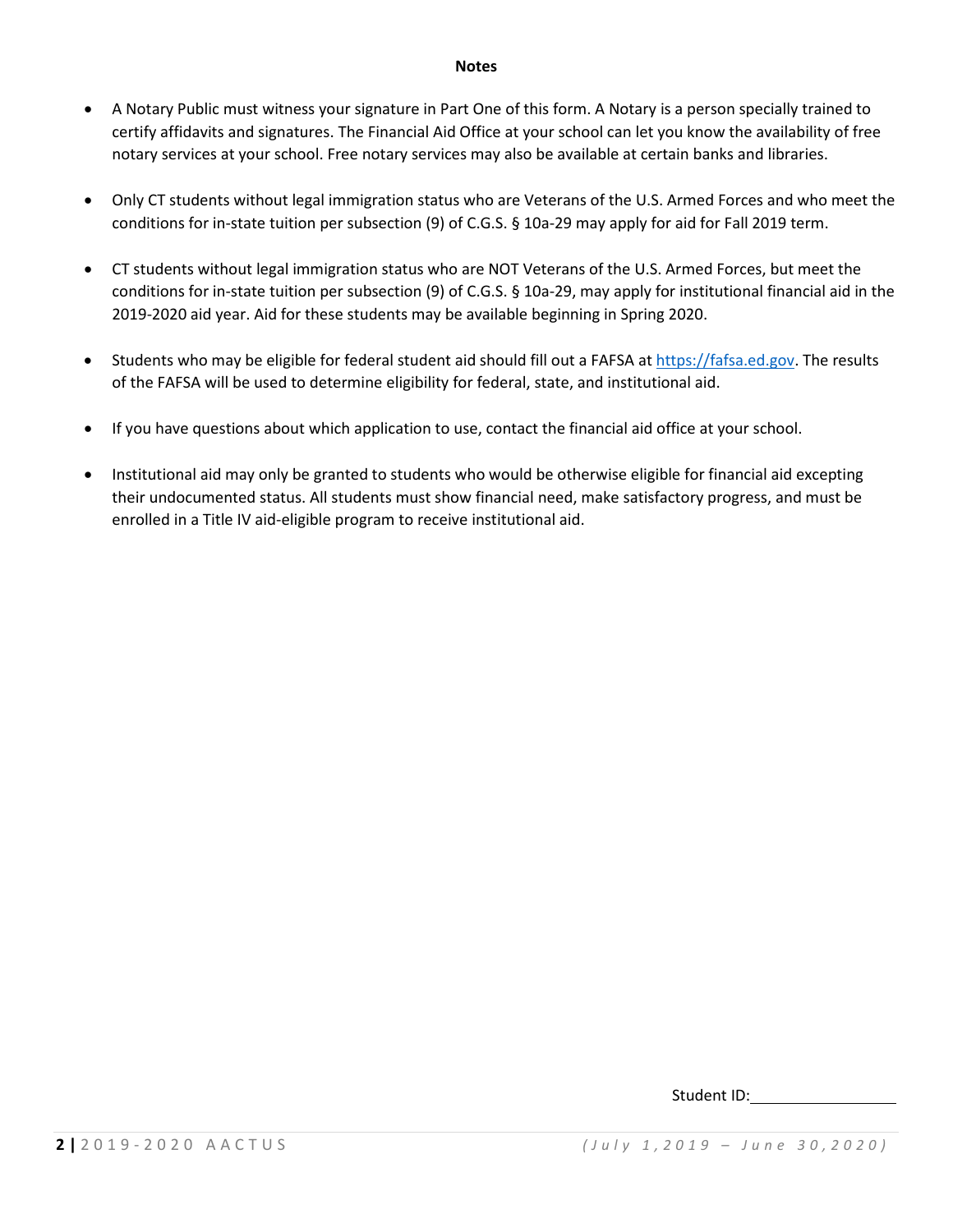# **Part One: Affidavit of Eligibility for CT Undocumented Students**

*All student applicants must complete this section, sign, and have this page notarized. These are the conditions under which students may apply for institutional aid using the AACTUS for the 2019-2020 school year.*

| Check the statements below if you are a student applying<br>Check the statements below if you are a Veteran student<br>applying for Fall 2019 aid (Only honorably-discharged<br>for Spring 2020 aid:<br>veterans may complete an AACTUS for the fall 2019 term) |                                                                                                                                                                                       |
|-----------------------------------------------------------------------------------------------------------------------------------------------------------------------------------------------------------------------------------------------------------------|---------------------------------------------------------------------------------------------------------------------------------------------------------------------------------------|
| I am a CT resident.                                                                                                                                                                                                                                             | I am a CT resident.<br>П                                                                                                                                                              |
| I am an honorably-discharged veteran of the<br>armed forces of the United States and have<br>attached my DD-214 (Certificate of Release or<br>Discharge from Active Duty) to prove so.                                                                          | I was sixteen years of age or younger when I<br>П<br>arrived in the United States and have<br>continuously resided in the U.S. since such<br>arrival.                                 |
| I was fifteen years of age or younger when I<br>$\Box$<br>arrived in the United States and have<br>continuously resided in the U.S. since such<br>arrival.                                                                                                      | I was thirty years of age or younger on June 15,<br>П<br>2012 (birthdate 6/15/1982 or later).                                                                                         |
| I was thirty years of age or younger on June 15,<br>$\Box$<br>2012 (birthdate 6/15/1982 or later).                                                                                                                                                              | I completed high school level education in CT for<br>$\Box$<br>at least two years.                                                                                                    |
| I completed high school level education in CT for<br>at least two years.                                                                                                                                                                                        | I graduated from high school in CT, or the<br>equivalent thereof.                                                                                                                     |
| I graduated from high school in CT, or the<br>$\Box$<br>equivalent thereof.                                                                                                                                                                                     | I have not been convicted of a felony in any state<br>□<br>in the U.S.                                                                                                                |
| I have not been convicted of a felony in any state<br>in the U.S.                                                                                                                                                                                               | I am currently without legal immigration status<br>П<br>but have filed an application to legalize my<br>immigration status or will file such application as<br>soon as I am eligible. |
| I am currently without legal immigration status<br>but have filed an application to legalize my<br>immigration status or will file such application as<br>soon as I am eligible.                                                                                |                                                                                                                                                                                       |

*All student applicants must sign below and have this witnessed by a Notary Public.*

By signing and dating below, I certify that all the above checked statements are accurate:

|                               | For Notary use only:                                                                                                                             | (Notary Seal) |
|-------------------------------|--------------------------------------------------------------------------------------------------------------------------------------------------|---------------|
| Student's Signature           | Subscribed and sworn before me                                                                                                                   |               |
| <b>Student's Printed Name</b> | on this $\qquad \qquad \qquad$<br>day of the control of the control of the control of the control of the control of the control of the control o | <b>20</b>     |
| Date                          | Notary Public/Commissioner of the Superior Court<br>My Commission Expires                                                                        |               |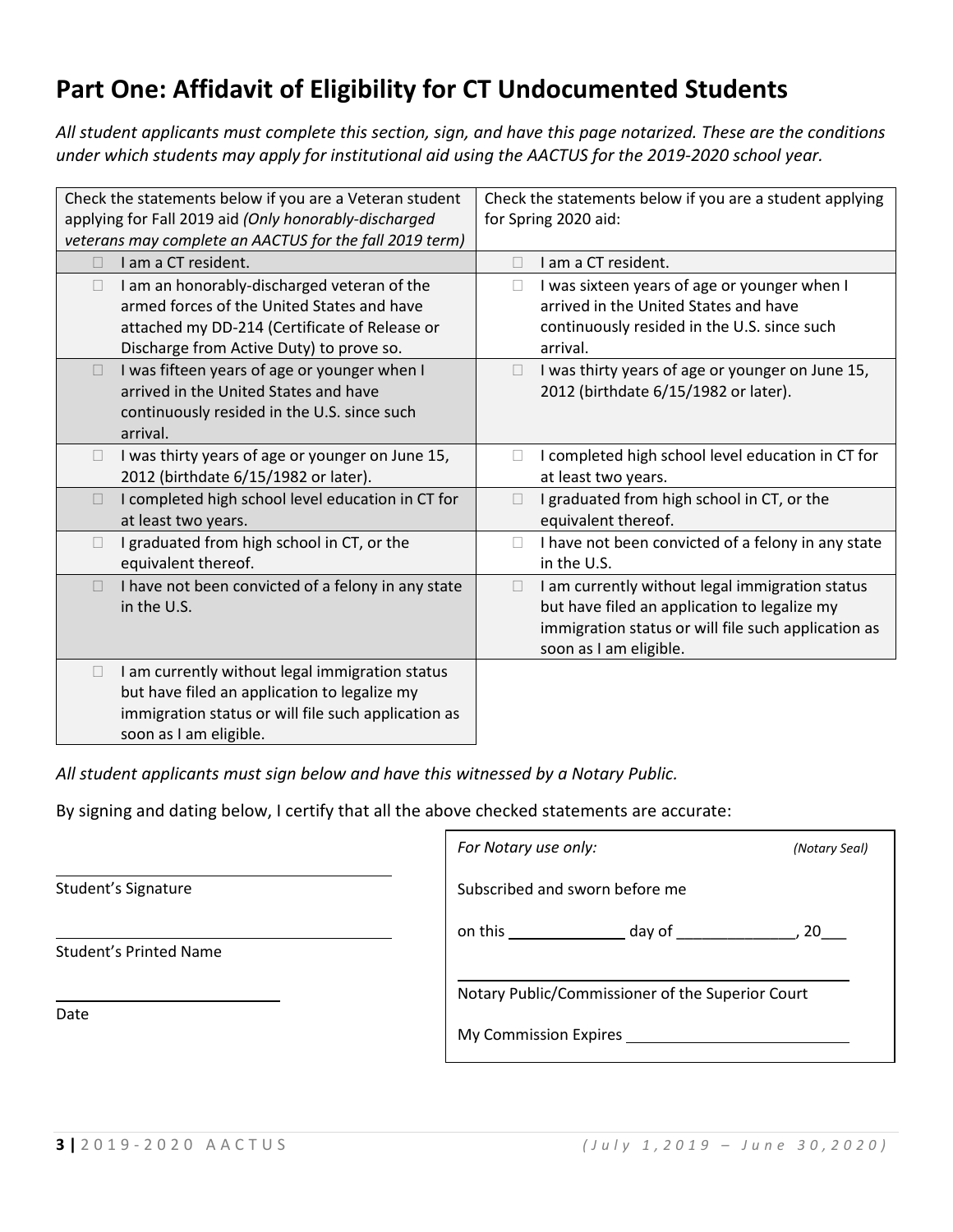### **Part Two: Student Personal Information**

| Males aged 18-25<br>must register with<br>Selective Service.<br>Are you female or male? (circle one)<br>Female<br>Male<br>Limited exceptions<br>If you are male, have you registered with Selective Service?<br>apply.<br>Yes<br>No<br><b>Student Marital Status: (circle one)</b><br>Single<br>Divorced/Separated<br>Widowed<br>Married<br><b>Student Living Arrangements: (circle one)</b><br>Off-Campus<br>On-Campus<br><b>With Parents</b><br>Other:<br>(specify)<br>(circle answers)<br><b>Dependency Questions for Student:</b><br>Were you born before January 1, 1996?<br>Yes<br>No<br>As of today, are you, the student, married?<br>Yes<br>No<br>(Answer yes if you are separated but not divorced)<br>At the beginning of the 2019-2020 school year, will you be working on a Masters or Doctorate program<br>Yes<br>No<br>(e.g., MA, MBA, MD, JD, PhD, EdD, Graduate-level certificate)?<br>Are you currently serving on active duty in the U.S. Armed Forces for purposes other than training?<br>Yes $/$<br>No<br>Are you a Veteran of the U.S. Armed Forces (Army, Navy, Air Force, Marines, Coast Guard) or will you<br>Yes<br>No<br>be a veteran by June 30, 2020?<br>Do you now have, or will you have children who will receive more than half their financial support from<br>Yes<br>No<br>you between July 1, 2019 and June 30, 2020?<br>Do you have dependents (other than your children or spouse) who live with you and who will receive<br>Yes<br>No<br>more than half their financial support from you through June 30, 2020?<br>At any time since you turned age 13, were both your parents deceased, were you in foster care, or<br>Yes<br>No<br>were you a dependent/ ward of the court?<br>As determined by a court, are you or were you an emancipated minor?<br>Yes $/$<br>No<br>Does someone other than your parent or stepparent have legal guardianship of you, as determined by<br>Yes<br>No<br>a court in your state of legal residence?<br>At any time on or after July 1, 2018, did your high school or school district homeless liaison determine<br>Yes<br>No<br>that you were an unaccompanied youth who was homeless -or- were self-supporting and at risk?<br>At any time on or after July 1, 2018, did the director of an emergency shelter or transitional housing<br>Yes $/$<br>No<br>program funded by the U.S. Department of Housing and Urban Development determine that you were<br>an unaccompanied youth who was homeless -or- were self-supporting and at risk of homelessness?<br>At any time on or after July 1, 2018, did the director of a runaway or homeless youth basic center or<br>No<br>Yes |                                                                                                |  |
|-------------------------------------------------------------------------------------------------------------------------------------------------------------------------------------------------------------------------------------------------------------------------------------------------------------------------------------------------------------------------------------------------------------------------------------------------------------------------------------------------------------------------------------------------------------------------------------------------------------------------------------------------------------------------------------------------------------------------------------------------------------------------------------------------------------------------------------------------------------------------------------------------------------------------------------------------------------------------------------------------------------------------------------------------------------------------------------------------------------------------------------------------------------------------------------------------------------------------------------------------------------------------------------------------------------------------------------------------------------------------------------------------------------------------------------------------------------------------------------------------------------------------------------------------------------------------------------------------------------------------------------------------------------------------------------------------------------------------------------------------------------------------------------------------------------------------------------------------------------------------------------------------------------------------------------------------------------------------------------------------------------------------------------------------------------------------------------------------------------------------------------------------------------------------------------------------------------------------------------------------------------------------------------------------------------------------------------------------------------------------------------------------------------------------------------------------------------------------------------------------------------------------------------------------------------------------------------------------------------------------------------------------------------|------------------------------------------------------------------------------------------------|--|
|                                                                                                                                                                                                                                                                                                                                                                                                                                                                                                                                                                                                                                                                                                                                                                                                                                                                                                                                                                                                                                                                                                                                                                                                                                                                                                                                                                                                                                                                                                                                                                                                                                                                                                                                                                                                                                                                                                                                                                                                                                                                                                                                                                                                                                                                                                                                                                                                                                                                                                                                                                                                                                                             | All students must complete this section.                                                       |  |
|                                                                                                                                                                                                                                                                                                                                                                                                                                                                                                                                                                                                                                                                                                                                                                                                                                                                                                                                                                                                                                                                                                                                                                                                                                                                                                                                                                                                                                                                                                                                                                                                                                                                                                                                                                                                                                                                                                                                                                                                                                                                                                                                                                                                                                                                                                                                                                                                                                                                                                                                                                                                                                                             |                                                                                                |  |
|                                                                                                                                                                                                                                                                                                                                                                                                                                                                                                                                                                                                                                                                                                                                                                                                                                                                                                                                                                                                                                                                                                                                                                                                                                                                                                                                                                                                                                                                                                                                                                                                                                                                                                                                                                                                                                                                                                                                                                                                                                                                                                                                                                                                                                                                                                                                                                                                                                                                                                                                                                                                                                                             |                                                                                                |  |
|                                                                                                                                                                                                                                                                                                                                                                                                                                                                                                                                                                                                                                                                                                                                                                                                                                                                                                                                                                                                                                                                                                                                                                                                                                                                                                                                                                                                                                                                                                                                                                                                                                                                                                                                                                                                                                                                                                                                                                                                                                                                                                                                                                                                                                                                                                                                                                                                                                                                                                                                                                                                                                                             |                                                                                                |  |
|                                                                                                                                                                                                                                                                                                                                                                                                                                                                                                                                                                                                                                                                                                                                                                                                                                                                                                                                                                                                                                                                                                                                                                                                                                                                                                                                                                                                                                                                                                                                                                                                                                                                                                                                                                                                                                                                                                                                                                                                                                                                                                                                                                                                                                                                                                                                                                                                                                                                                                                                                                                                                                                             |                                                                                                |  |
|                                                                                                                                                                                                                                                                                                                                                                                                                                                                                                                                                                                                                                                                                                                                                                                                                                                                                                                                                                                                                                                                                                                                                                                                                                                                                                                                                                                                                                                                                                                                                                                                                                                                                                                                                                                                                                                                                                                                                                                                                                                                                                                                                                                                                                                                                                                                                                                                                                                                                                                                                                                                                                                             |                                                                                                |  |
|                                                                                                                                                                                                                                                                                                                                                                                                                                                                                                                                                                                                                                                                                                                                                                                                                                                                                                                                                                                                                                                                                                                                                                                                                                                                                                                                                                                                                                                                                                                                                                                                                                                                                                                                                                                                                                                                                                                                                                                                                                                                                                                                                                                                                                                                                                                                                                                                                                                                                                                                                                                                                                                             |                                                                                                |  |
|                                                                                                                                                                                                                                                                                                                                                                                                                                                                                                                                                                                                                                                                                                                                                                                                                                                                                                                                                                                                                                                                                                                                                                                                                                                                                                                                                                                                                                                                                                                                                                                                                                                                                                                                                                                                                                                                                                                                                                                                                                                                                                                                                                                                                                                                                                                                                                                                                                                                                                                                                                                                                                                             |                                                                                                |  |
|                                                                                                                                                                                                                                                                                                                                                                                                                                                                                                                                                                                                                                                                                                                                                                                                                                                                                                                                                                                                                                                                                                                                                                                                                                                                                                                                                                                                                                                                                                                                                                                                                                                                                                                                                                                                                                                                                                                                                                                                                                                                                                                                                                                                                                                                                                                                                                                                                                                                                                                                                                                                                                                             |                                                                                                |  |
|                                                                                                                                                                                                                                                                                                                                                                                                                                                                                                                                                                                                                                                                                                                                                                                                                                                                                                                                                                                                                                                                                                                                                                                                                                                                                                                                                                                                                                                                                                                                                                                                                                                                                                                                                                                                                                                                                                                                                                                                                                                                                                                                                                                                                                                                                                                                                                                                                                                                                                                                                                                                                                                             |                                                                                                |  |
|                                                                                                                                                                                                                                                                                                                                                                                                                                                                                                                                                                                                                                                                                                                                                                                                                                                                                                                                                                                                                                                                                                                                                                                                                                                                                                                                                                                                                                                                                                                                                                                                                                                                                                                                                                                                                                                                                                                                                                                                                                                                                                                                                                                                                                                                                                                                                                                                                                                                                                                                                                                                                                                             |                                                                                                |  |
|                                                                                                                                                                                                                                                                                                                                                                                                                                                                                                                                                                                                                                                                                                                                                                                                                                                                                                                                                                                                                                                                                                                                                                                                                                                                                                                                                                                                                                                                                                                                                                                                                                                                                                                                                                                                                                                                                                                                                                                                                                                                                                                                                                                                                                                                                                                                                                                                                                                                                                                                                                                                                                                             |                                                                                                |  |
|                                                                                                                                                                                                                                                                                                                                                                                                                                                                                                                                                                                                                                                                                                                                                                                                                                                                                                                                                                                                                                                                                                                                                                                                                                                                                                                                                                                                                                                                                                                                                                                                                                                                                                                                                                                                                                                                                                                                                                                                                                                                                                                                                                                                                                                                                                                                                                                                                                                                                                                                                                                                                                                             |                                                                                                |  |
|                                                                                                                                                                                                                                                                                                                                                                                                                                                                                                                                                                                                                                                                                                                                                                                                                                                                                                                                                                                                                                                                                                                                                                                                                                                                                                                                                                                                                                                                                                                                                                                                                                                                                                                                                                                                                                                                                                                                                                                                                                                                                                                                                                                                                                                                                                                                                                                                                                                                                                                                                                                                                                                             |                                                                                                |  |
|                                                                                                                                                                                                                                                                                                                                                                                                                                                                                                                                                                                                                                                                                                                                                                                                                                                                                                                                                                                                                                                                                                                                                                                                                                                                                                                                                                                                                                                                                                                                                                                                                                                                                                                                                                                                                                                                                                                                                                                                                                                                                                                                                                                                                                                                                                                                                                                                                                                                                                                                                                                                                                                             |                                                                                                |  |
|                                                                                                                                                                                                                                                                                                                                                                                                                                                                                                                                                                                                                                                                                                                                                                                                                                                                                                                                                                                                                                                                                                                                                                                                                                                                                                                                                                                                                                                                                                                                                                                                                                                                                                                                                                                                                                                                                                                                                                                                                                                                                                                                                                                                                                                                                                                                                                                                                                                                                                                                                                                                                                                             |                                                                                                |  |
|                                                                                                                                                                                                                                                                                                                                                                                                                                                                                                                                                                                                                                                                                                                                                                                                                                                                                                                                                                                                                                                                                                                                                                                                                                                                                                                                                                                                                                                                                                                                                                                                                                                                                                                                                                                                                                                                                                                                                                                                                                                                                                                                                                                                                                                                                                                                                                                                                                                                                                                                                                                                                                                             |                                                                                                |  |
|                                                                                                                                                                                                                                                                                                                                                                                                                                                                                                                                                                                                                                                                                                                                                                                                                                                                                                                                                                                                                                                                                                                                                                                                                                                                                                                                                                                                                                                                                                                                                                                                                                                                                                                                                                                                                                                                                                                                                                                                                                                                                                                                                                                                                                                                                                                                                                                                                                                                                                                                                                                                                                                             |                                                                                                |  |
|                                                                                                                                                                                                                                                                                                                                                                                                                                                                                                                                                                                                                                                                                                                                                                                                                                                                                                                                                                                                                                                                                                                                                                                                                                                                                                                                                                                                                                                                                                                                                                                                                                                                                                                                                                                                                                                                                                                                                                                                                                                                                                                                                                                                                                                                                                                                                                                                                                                                                                                                                                                                                                                             |                                                                                                |  |
|                                                                                                                                                                                                                                                                                                                                                                                                                                                                                                                                                                                                                                                                                                                                                                                                                                                                                                                                                                                                                                                                                                                                                                                                                                                                                                                                                                                                                                                                                                                                                                                                                                                                                                                                                                                                                                                                                                                                                                                                                                                                                                                                                                                                                                                                                                                                                                                                                                                                                                                                                                                                                                                             |                                                                                                |  |
|                                                                                                                                                                                                                                                                                                                                                                                                                                                                                                                                                                                                                                                                                                                                                                                                                                                                                                                                                                                                                                                                                                                                                                                                                                                                                                                                                                                                                                                                                                                                                                                                                                                                                                                                                                                                                                                                                                                                                                                                                                                                                                                                                                                                                                                                                                                                                                                                                                                                                                                                                                                                                                                             |                                                                                                |  |
|                                                                                                                                                                                                                                                                                                                                                                                                                                                                                                                                                                                                                                                                                                                                                                                                                                                                                                                                                                                                                                                                                                                                                                                                                                                                                                                                                                                                                                                                                                                                                                                                                                                                                                                                                                                                                                                                                                                                                                                                                                                                                                                                                                                                                                                                                                                                                                                                                                                                                                                                                                                                                                                             |                                                                                                |  |
|                                                                                                                                                                                                                                                                                                                                                                                                                                                                                                                                                                                                                                                                                                                                                                                                                                                                                                                                                                                                                                                                                                                                                                                                                                                                                                                                                                                                                                                                                                                                                                                                                                                                                                                                                                                                                                                                                                                                                                                                                                                                                                                                                                                                                                                                                                                                                                                                                                                                                                                                                                                                                                                             |                                                                                                |  |
|                                                                                                                                                                                                                                                                                                                                                                                                                                                                                                                                                                                                                                                                                                                                                                                                                                                                                                                                                                                                                                                                                                                                                                                                                                                                                                                                                                                                                                                                                                                                                                                                                                                                                                                                                                                                                                                                                                                                                                                                                                                                                                                                                                                                                                                                                                                                                                                                                                                                                                                                                                                                                                                             |                                                                                                |  |
|                                                                                                                                                                                                                                                                                                                                                                                                                                                                                                                                                                                                                                                                                                                                                                                                                                                                                                                                                                                                                                                                                                                                                                                                                                                                                                                                                                                                                                                                                                                                                                                                                                                                                                                                                                                                                                                                                                                                                                                                                                                                                                                                                                                                                                                                                                                                                                                                                                                                                                                                                                                                                                                             |                                                                                                |  |
|                                                                                                                                                                                                                                                                                                                                                                                                                                                                                                                                                                                                                                                                                                                                                                                                                                                                                                                                                                                                                                                                                                                                                                                                                                                                                                                                                                                                                                                                                                                                                                                                                                                                                                                                                                                                                                                                                                                                                                                                                                                                                                                                                                                                                                                                                                                                                                                                                                                                                                                                                                                                                                                             |                                                                                                |  |
|                                                                                                                                                                                                                                                                                                                                                                                                                                                                                                                                                                                                                                                                                                                                                                                                                                                                                                                                                                                                                                                                                                                                                                                                                                                                                                                                                                                                                                                                                                                                                                                                                                                                                                                                                                                                                                                                                                                                                                                                                                                                                                                                                                                                                                                                                                                                                                                                                                                                                                                                                                                                                                                             |                                                                                                |  |
|                                                                                                                                                                                                                                                                                                                                                                                                                                                                                                                                                                                                                                                                                                                                                                                                                                                                                                                                                                                                                                                                                                                                                                                                                                                                                                                                                                                                                                                                                                                                                                                                                                                                                                                                                                                                                                                                                                                                                                                                                                                                                                                                                                                                                                                                                                                                                                                                                                                                                                                                                                                                                                                             |                                                                                                |  |
|                                                                                                                                                                                                                                                                                                                                                                                                                                                                                                                                                                                                                                                                                                                                                                                                                                                                                                                                                                                                                                                                                                                                                                                                                                                                                                                                                                                                                                                                                                                                                                                                                                                                                                                                                                                                                                                                                                                                                                                                                                                                                                                                                                                                                                                                                                                                                                                                                                                                                                                                                                                                                                                             |                                                                                                |  |
|                                                                                                                                                                                                                                                                                                                                                                                                                                                                                                                                                                                                                                                                                                                                                                                                                                                                                                                                                                                                                                                                                                                                                                                                                                                                                                                                                                                                                                                                                                                                                                                                                                                                                                                                                                                                                                                                                                                                                                                                                                                                                                                                                                                                                                                                                                                                                                                                                                                                                                                                                                                                                                                             |                                                                                                |  |
|                                                                                                                                                                                                                                                                                                                                                                                                                                                                                                                                                                                                                                                                                                                                                                                                                                                                                                                                                                                                                                                                                                                                                                                                                                                                                                                                                                                                                                                                                                                                                                                                                                                                                                                                                                                                                                                                                                                                                                                                                                                                                                                                                                                                                                                                                                                                                                                                                                                                                                                                                                                                                                                             |                                                                                                |  |
|                                                                                                                                                                                                                                                                                                                                                                                                                                                                                                                                                                                                                                                                                                                                                                                                                                                                                                                                                                                                                                                                                                                                                                                                                                                                                                                                                                                                                                                                                                                                                                                                                                                                                                                                                                                                                                                                                                                                                                                                                                                                                                                                                                                                                                                                                                                                                                                                                                                                                                                                                                                                                                                             |                                                                                                |  |
|                                                                                                                                                                                                                                                                                                                                                                                                                                                                                                                                                                                                                                                                                                                                                                                                                                                                                                                                                                                                                                                                                                                                                                                                                                                                                                                                                                                                                                                                                                                                                                                                                                                                                                                                                                                                                                                                                                                                                                                                                                                                                                                                                                                                                                                                                                                                                                                                                                                                                                                                                                                                                                                             |                                                                                                |  |
|                                                                                                                                                                                                                                                                                                                                                                                                                                                                                                                                                                                                                                                                                                                                                                                                                                                                                                                                                                                                                                                                                                                                                                                                                                                                                                                                                                                                                                                                                                                                                                                                                                                                                                                                                                                                                                                                                                                                                                                                                                                                                                                                                                                                                                                                                                                                                                                                                                                                                                                                                                                                                                                             |                                                                                                |  |
|                                                                                                                                                                                                                                                                                                                                                                                                                                                                                                                                                                                                                                                                                                                                                                                                                                                                                                                                                                                                                                                                                                                                                                                                                                                                                                                                                                                                                                                                                                                                                                                                                                                                                                                                                                                                                                                                                                                                                                                                                                                                                                                                                                                                                                                                                                                                                                                                                                                                                                                                                                                                                                                             | transitional living program determine that you were an unaccompanied youth who was homeless or |  |
| were self-supporting and at risk of being homeless?                                                                                                                                                                                                                                                                                                                                                                                                                                                                                                                                                                                                                                                                                                                                                                                                                                                                                                                                                                                                                                                                                                                                                                                                                                                                                                                                                                                                                                                                                                                                                                                                                                                                                                                                                                                                                                                                                                                                                                                                                                                                                                                                                                                                                                                                                                                                                                                                                                                                                                                                                                                                         |                                                                                                |  |

*If you answered "yes" to any of the above questions, skip to Part Five. You are considered Independent for financial aid purposes and should not fill out parent information sections. Complete Parts Five, Six, Seven, and Eight.*

*If you answered "no" to all of the above questions, continue on the next page. You are considered a Dependent student for financial aid purposes and must report parent information. Complete Parts Three, Four, Six, Seven and Eight.*

Student ID: View Management ID: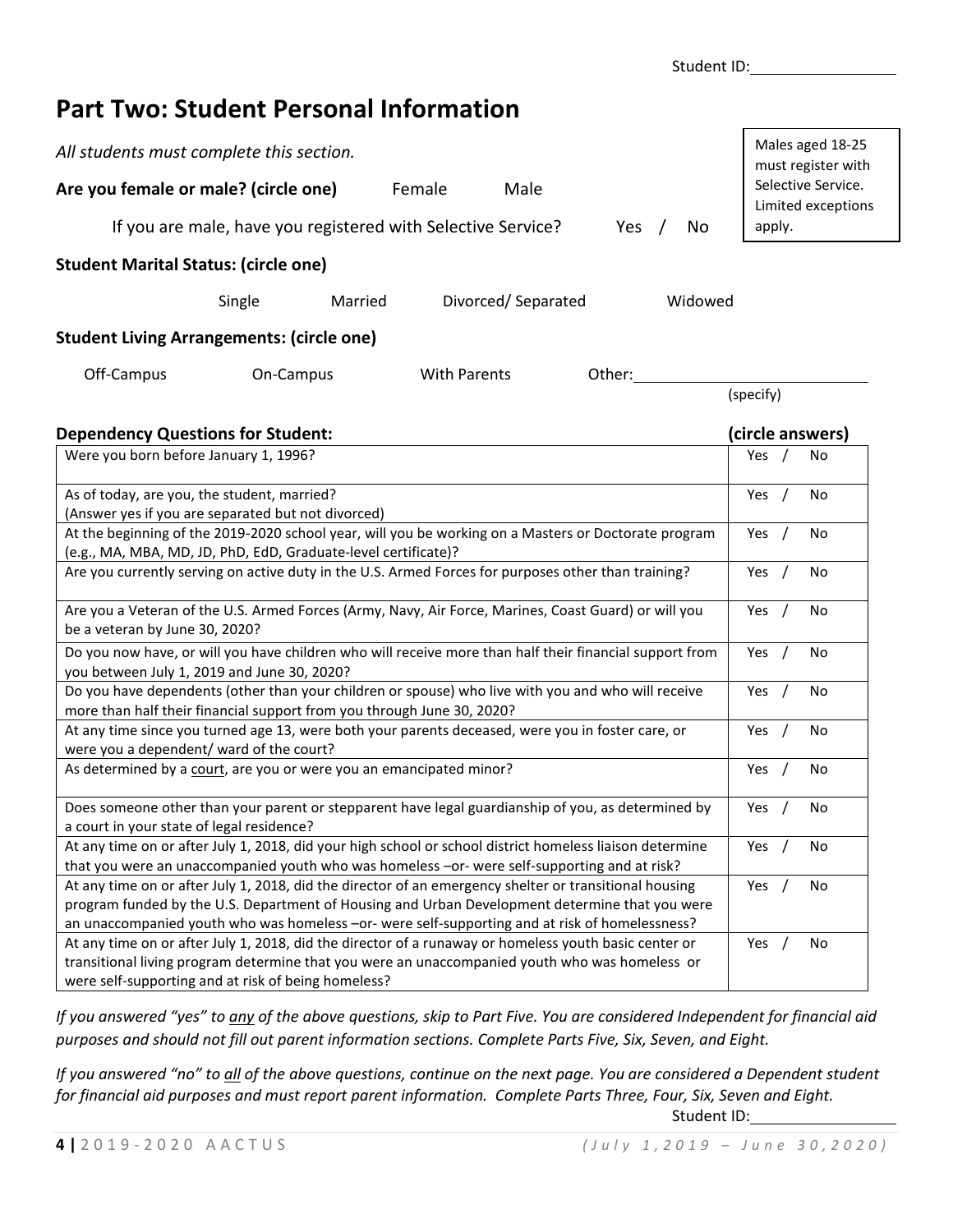# **Part Three: Parent Personal and Household Information** (if applicable)

*IMPORTANT: This section must be completed when students are considered Dependent for financial aid purposes. Do not fill out Parts Three and Four if the student answered "yes" to any of the Dependency Questions in Part Two. If you have questions about whether or not to include parent information, contact the Financial Aid Office at your school.*

#### **Parents' Marital Status: (circle one)**

| Single | Married | Divorced/Separated* | Unmarried & biological/adoptive | Widowed |
|--------|---------|---------------------|---------------------------------|---------|
|        |         |                     | parents living together         |         |

*\*If student's parents are separated/ divorced, complete this section about the parent with whom the student resides more.*

#### **Parent 1 Personal Information:**

|                                                       | First Initial: ___________ |
|-------------------------------------------------------|----------------------------|
|                                                       | Address State:             |
|                                                       |                            |
| Parent 2 (can be stepparent):                         |                            |
|                                                       | First Initial:             |
| Date of Birth: <u>_______________________________</u> | <b>Address State:</b>      |
| SSN or ITIN (if available):                           |                            |

### **Parent(s)' Household information:**

**In the table on the following page, list the people in the student's parent(s)' household.** Include:

- Student (list first)
- **Parent(s) (including a stepparent) even if the student does not live with the parents.**
- Parent(s)' other children if the parent(s) will:
	- Provide more than half of their support from July 1, 2019, through June 30, 2020, –**OR**-
	- Children who could not answer "yes" to any of the Dependency questions in Part Two.

Include children who meet either of these standards, even if they do not live with parent(s).

 Other people if they now live with the parent(s) and the parent(s) provide more than half of their support and will continue to provide more than half of their support through June 30, 2020.

**College Information:** Indicate if any household member is, or will be, enrolled at least half time (6 credits or more) in a degree, diploma, or certificate program at an eligible postsecondary educational institution any time between July 1, 2019, and June 30, 2020.

Student ID: Particular Product III

### **Part Three: Parent Personal and Household Information** (continued)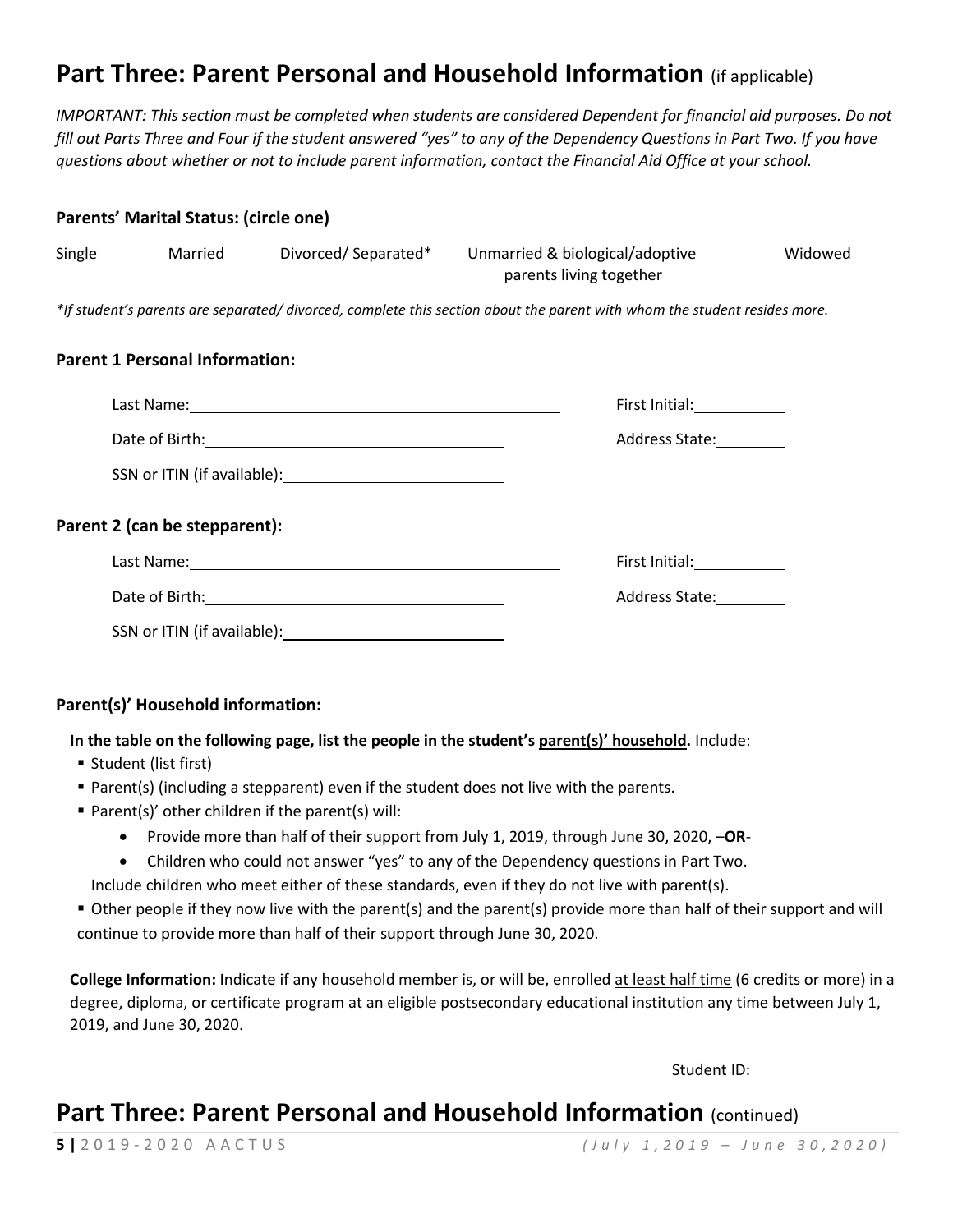*IMPORTANT: This section must be completed when students are considered Dependent for financial aid purposes. Do not fill out Parts Three and Four if the student answered "yes" to any of the Dependency Questions in Part Two. If you have questions about whether or not to include parent information, contact the Financial Aid Office at your school.*

**Dependent Students:** Complete the following table to include all people in your parent(s)' household. Refer to the instructions on the previous page.

| <b>Name</b>           | Age | <b>Relationship to Student</b> | Will be Enrolled at Least<br><b>Half Time in College</b> |
|-----------------------|-----|--------------------------------|----------------------------------------------------------|
| Missy Jones (example) | 18  | Mother                         | Yes<br>Wo.                                               |
|                       |     | Self (student)                 | Yes<br><b>No</b>                                         |
|                       |     |                                | Yes<br><b>No</b>                                         |
|                       |     |                                | Yes<br><b>No</b>                                         |
|                       |     |                                | Yes<br><b>No</b>                                         |
|                       |     |                                | Yes<br><b>No</b>                                         |
|                       |     |                                | <b>No</b><br>Yes                                         |

*Additional documentation may be required.*

*If more space is needed, include an additional page with the student's name and Student ID # at the top.*

**Dependent Students:** Check if anyone in your parents' household received benefits from any of the state/ federal programs below in 2017 or 2018. Check all programs that apply. Answering this question will not reduce your aid eligibility.

| Free or Reduced Price School Lunch                                               | <b>Temporary Assistance for Needy Families</b><br>(TANF) |
|----------------------------------------------------------------------------------|----------------------------------------------------------|
| Special Supplemental Nutrition Program<br>for Women, Infants, and Children (WIC) | <b>Medicaid or Supplemental Security</b><br>Income (SSI) |
| <b>Supplemental Nutrition Assistance</b>                                         |                                                          |
| Program (SNAP)                                                                   |                                                          |

**Dependent Students:** As of today, is either parent a dislocated worker? Yes / No *(Dislocated workers are unemployed and unlikely to obtain employment in the future)*

Student ID:

### **Part Four: Parent Financial Information** (if applicable)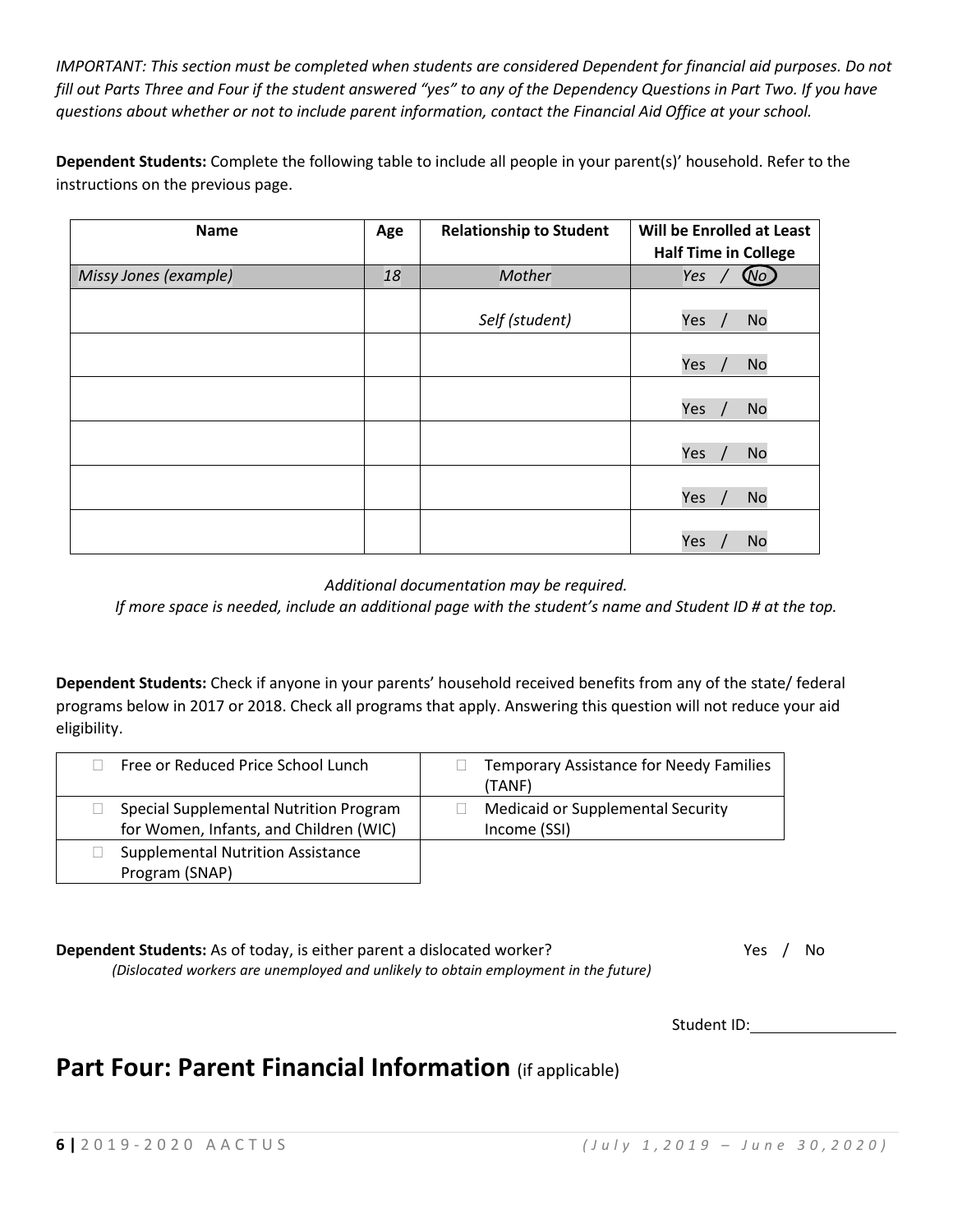*IMPORTANT: This section must be completed by students considered Dependent for financial aid purposes. Do not fill out Parts Three and Four if the student answered "yes" to any of the Dependency Questions in Part Two. If you have questions about whether or not to include parent information, contact the Financial Aid Office at your school.*

### **Dependent Students' Parent Income Information:**

**Dependent Students:** Please report the amount your parent(s) earned from working in 2017.

|                                    | Parent 1 | Parent 2 (may be stepparent) |
|------------------------------------|----------|------------------------------|
|                                    |          |                              |
| <b>Total 2017 Income from Work</b> |          |                              |

**Dependent Students:** For the tax year 2017, have your parents completed their IRS income tax return or another tax return? (Check one box below and include supporting documentation. *Go to [https://www.irs.gov/individuals/get](https://www.irs.gov/individuals/get-transcript)[transcript](https://www.irs.gov/individuals/get-transcript) to obtain an IRS Tax Return Transcript or Verification of Non-filing Letter.*)

- **Yes** My parents have already filed their 2017 tax return.
	- o I am including a signed copy of my parents' **2017 Federal Tax Return –or– 2017 IRS Tax Return Transcript** or other official documentation.
- □ No My parents are not going to file a 2017 tax return, and are not required to file a 2017 tax return, so I am completing the section below:
	- o Do parents have **2017 IRS W-2 forms**? (circle answer) Yes / No
		- If IRS forms W-2 or 1099 exist, I am including a copies of those forms.
	- <sup>o</sup> If my parents have an SSN or ITIN, I am also including my parents' **2017 Verification of Non-filing Letter**.

*Note: Applicants whose parents are required to file an income tax return (i.e., have earnings above the filing threshold) must demonstrate that they did file in order to complete the AACTUS.*

**Dependent Students:** If your parents had untaxed income that was not reported in the boxes above, complete the section below.

| Type of Untaxed Income (e.g., child support received)                          | 2017 Amount     |
|--------------------------------------------------------------------------------|-----------------|
| Payments to tax-deferred pension and retirement savings plans paid directly or |                 |
| withheld from earnings (includes 401k, 403b, IRA deductions, and payments to   |                 |
| SEP, SIMPLE, Keogh and other qualified plans)                                  |                 |
| Child support received                                                         |                 |
|                                                                                |                 |
| Tax exempt interest income                                                     |                 |
|                                                                                |                 |
| Untaxed IRA distributions and pensions                                         |                 |
|                                                                                |                 |
| Housing, food, and living allowances paid to parents who are in the military,  |                 |
| clergy, and other professions                                                  |                 |
| Veterans non-educational benefits                                              |                 |
|                                                                                |                 |
| Other untaxed income (includes workers compensation and disability benefits)   |                 |
|                                                                                |                 |
|                                                                                | $C+11A0$ nt ID. |

Student ID:\_

### **Part Four: Parent Financial Information** (continued)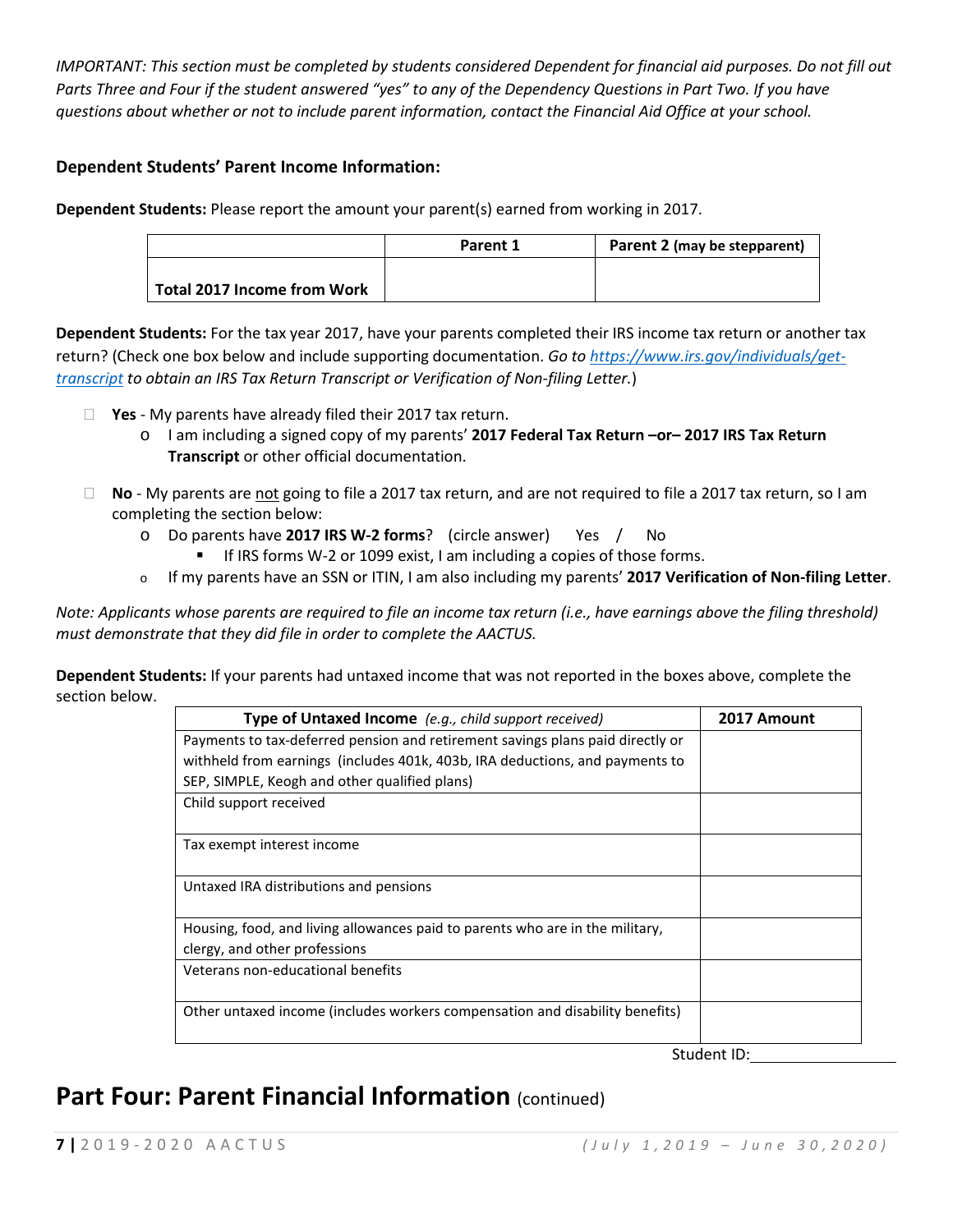*IMPORTANT: This section must be completed by students considered Dependent for financial aid purposes. Do not fill out Parts Three and Four if the student answered "yes" to any of the Dependency Questions in Part Two. If you have questions about whether or not to include parent information, contact the Financial Aid Office at your school.*

**Dependent Students:** If your parents had any of the following income, complete the section below:

| Type                                                                    | 2017 Amount |
|-------------------------------------------------------------------------|-------------|
| Child Support paid by parent per divorce, separation, or other legal    |             |
| requirement (ONLY for children not living in the parents' household)    |             |
| Taxable combat pay or special combat pay                                |             |
|                                                                         |             |
| Taxable scholarships & grants received by the parent(s) and reported to |             |
| the IRS as income (parents were students to receive these funds)        |             |
| Parent(s)' taxable earnings from need-based employment programs,        |             |
| need-based fellowships/assistantships, and co-op education programs     |             |
| (parents were students to receive these funds)                          |             |

#### **Dependent Students' Parent Asset Information:**

As of today, indicate your parent(s)' financial assets in the section below:

| <b>Type of Parent Asset</b>                                                                                                                                         | <b>Today's Value</b> |
|---------------------------------------------------------------------------------------------------------------------------------------------------------------------|----------------------|
| Parent(s)' total cash, savings, and checking account balances                                                                                                       |                      |
| Total net worth of parent(s)' investments, including real estate<br>(not including the home in which your parents live)                                             |                      |
| Total net worth of parent(s)' businesses and investment farms<br>(not including family farm/ family business with 100 or fewer employees -<br>full-time equivalent) |                      |

Student ID:

# **Part Five: Independent Student Household Information**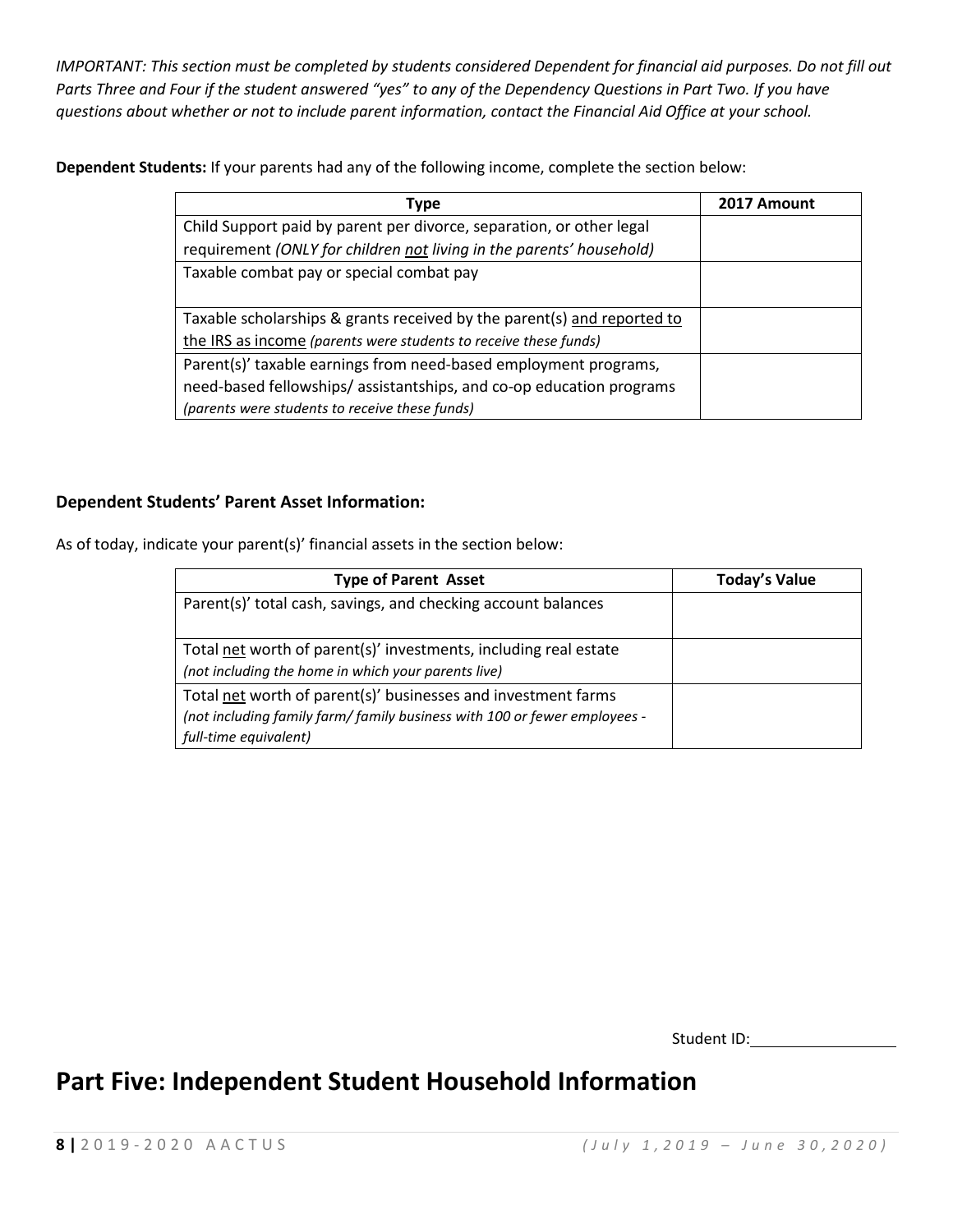*Important: Complete Part Five if the student answered "yes" to any of the Dependency questions in Part Two and therefore are considered Independent for financial aid purposes.*

*Do NOT complete this section if the student is considered Dependent for financial aid purposes and submitted parent information in Parts Three and Four of this application.*

### **Independent Student's Household information:**

**In the table below, list the people in the student's household.** Include:

- Student (list first)
- **Student's spouse, if married.**

 Student's or spouse's children if the student or spouse will provide more than half of their support from July 1, 2018, through June 30, 2020, even if the child does not live with the student.

 Other people if they now live with the student, and the student or spouse provide more than half of their support, and will continue to provide more than half of their support through June 30, 2020.

College Information: Indicate if any household member is, or will be, enrolled at least half time (6 credits or more) in a degree, diploma, or certificate program at an eligible postsecondary educational institution any time between July 1, 2018, and June 30, 2019.

| <b>Name</b>            | Age | <b>Relationship to Student</b> | Will be Enrolled at Least   |
|------------------------|-----|--------------------------------|-----------------------------|
|                        |     |                                | <b>Half Time in College</b> |
| Markie Jones (example) | 3   | son                            | $\omega$<br>Yes             |
|                        |     | Self (student)                 | Yes<br><b>No</b>            |
|                        |     |                                | Yes<br><b>No</b>            |
|                        |     |                                | Yes<br><b>No</b>            |
|                        |     |                                | Yes<br><b>No</b>            |
|                        |     |                                | Yes<br><b>No</b>            |
|                        |     |                                | Yes<br>No                   |

*Additional documentation may be required.*

*If more space is needed, include an additional page with the student's name and Student ID # at the top.*

Student ID:\_\_\_\_\_\_

# **Part Five: Independent Student Household Information** (continued)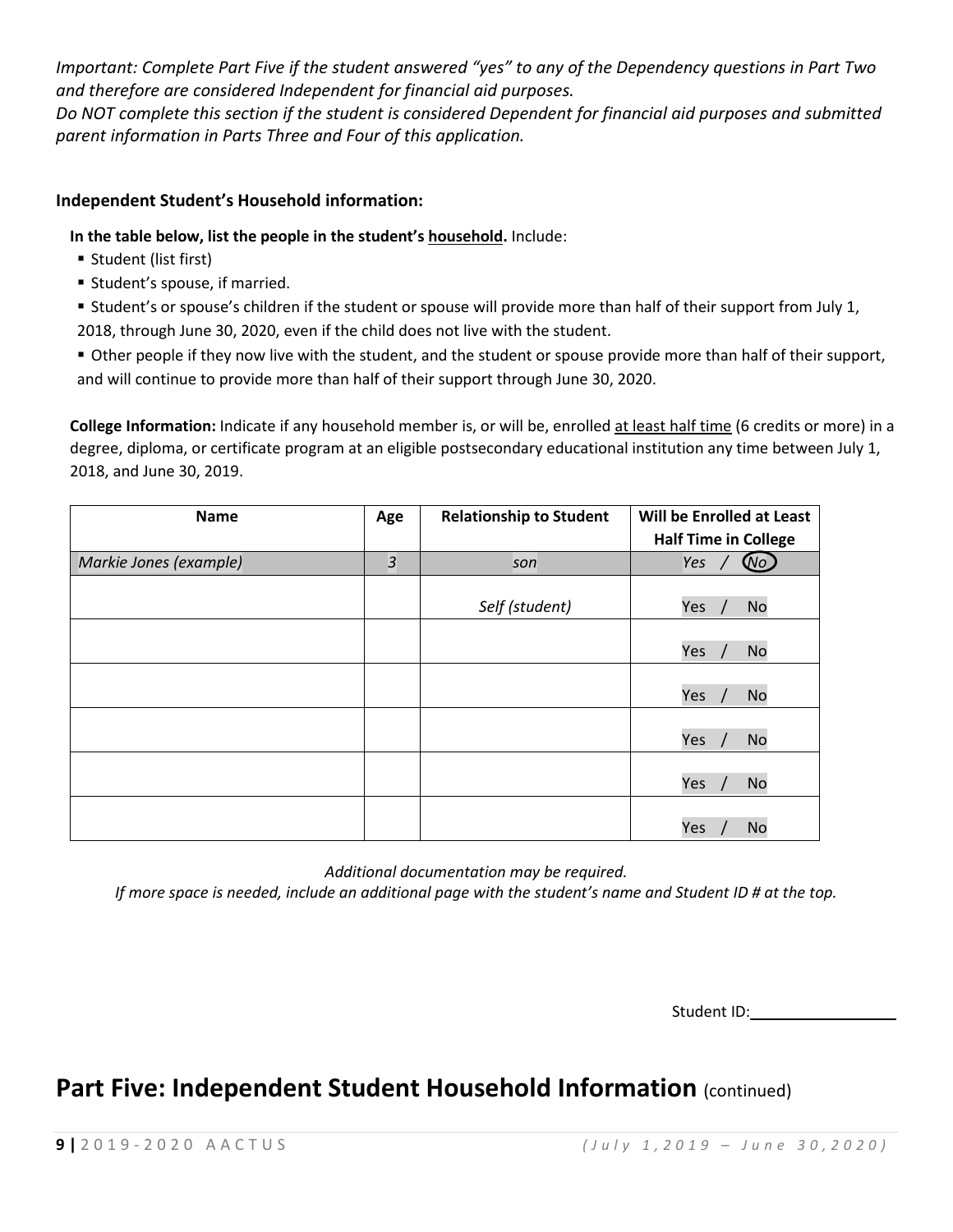*Important: Complete Part Five if the student answered "yes" to any of the Dependency questions in Part Two and therefore are considered Independent for financial aid purposes.*

*Do NOT complete this section if the student is considered Dependent for financial aid purposes and submitted parent information in Parts Three and Four of this application.*

**Independent Students:** Check if anyone in your household received benefits from any of the state/ federal programs below in 2017 or 2018. Check all programs that apply. Answering this question will not reduce your aid eligibility.

| Free or Reduced Price School Lunch                                               | Temporary Assistance for Needy Families<br>(TANF)        |
|----------------------------------------------------------------------------------|----------------------------------------------------------|
| Special Supplemental Nutrition Program<br>for Women, Infants, and Children (WIC) | <b>Medicaid or Supplemental Security</b><br>Income (SSI) |
| <b>Supplemental Nutrition Assistance</b><br>Program (SNAP)                       |                                                          |

**Independent Students:** As of today, are you (or your spouse) a dislocated worker? Yes / No *(Dislocated workers are unemployed and unlikely to obtain employment in the future)*

Student ID:

### **Part Six: Student Educational History and Plans**

*All students must complete this section.*

**About High School:**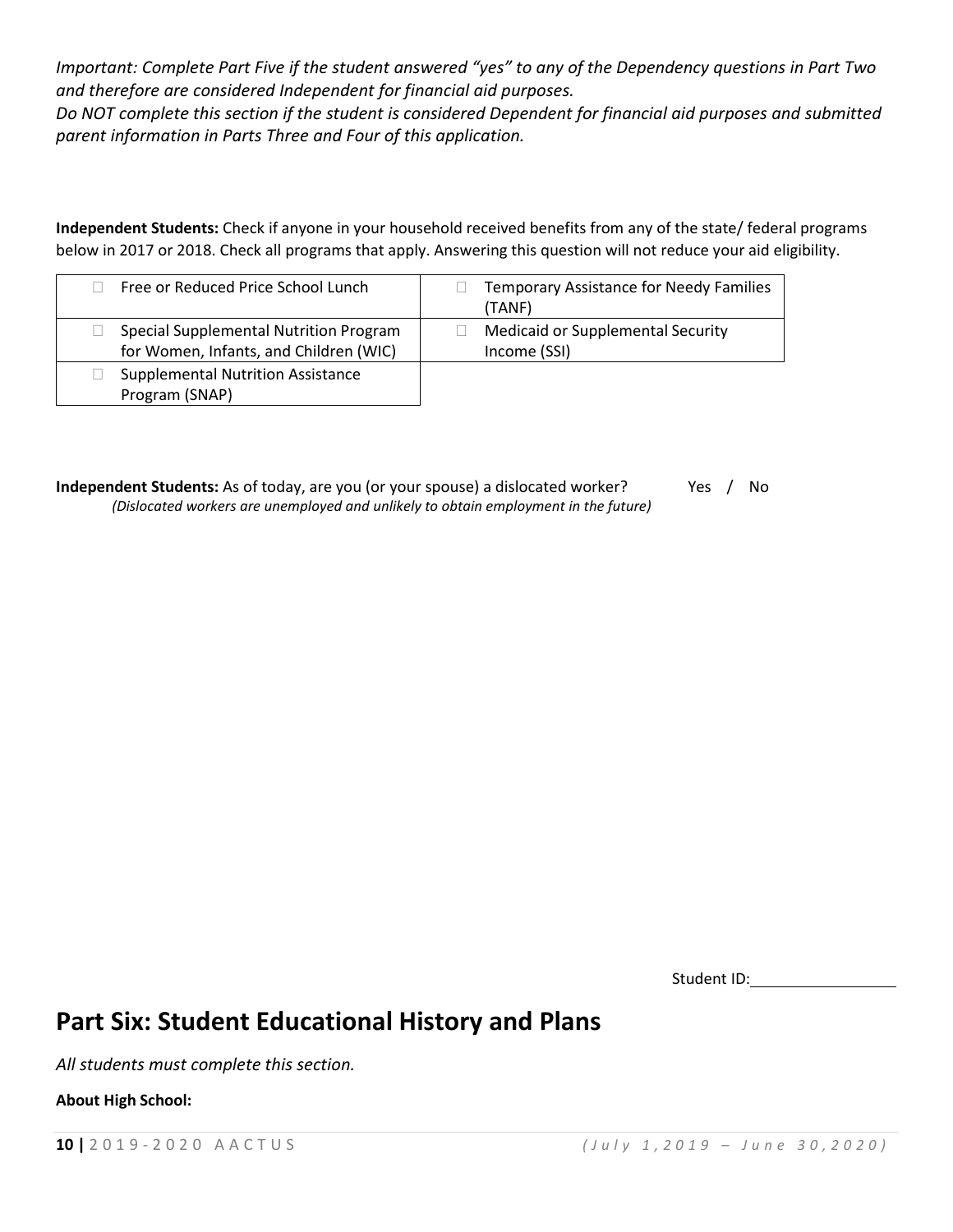What is your high school completion status as of the beginning of the 2019-2020 school year?

| High school diploma    | Homeschooled     |
|------------------------|------------------|
| <b>GED certificate</b> | Other (specify): |
| None of the above      |                  |

From which CT High School did you graduate?<br>
The same set of the set of the set of the set of the set of the set of the set of the set of the set of the s

City of High School: State: State: State: State: State: State: State: State: State: State: State: State: State: State: State: State: State: State: State: State: State: State: State: State: State: State: State: State: State

Dates of attendance at above school:

#### **About College/University:**

What will your grade level be when you begin the 2019-2020 school year? (check one below)

| Undergraduate = Associates, Bachelors, and | Graduate = Masters, Doctorate, and other post- |
|--------------------------------------------|------------------------------------------------|
| many certificate programs                  | baccalaureate programs                         |
| First year, never attended college before  | First year Graduate/ Professional              |
| First year, attended college before        | Continuing Graduate/ Professional              |
| Second year undergraduate                  |                                                |
| Third year undergraduate                   |                                                |
| Fourth year undergraduate                  |                                                |
| Fifth year undergraduate                   |                                                |

What degree or certificate will you be working on when you begin the 2018-2019 school year? (check one below)

| Certificate or Diploma program | First Bachelor's Degree       |
|--------------------------------|-------------------------------|
| <b>Associates Degree</b>       | Second Bachelor's Degree      |
|                                | Graduate/ Professional Degree |
| Undecided                      | Other (specify):              |

Will you already have your first bachelor's degree before you begin the 2019-2020 school year? Yes /No

Are you making Satisfactory Academic Progress? Yes / No

Student ID: 2000

# **Part Seven: Student Financial Information**

*All students must complete this section.*

### **Student Income Information:**

**All Students:** Please report the amount you (and your spouse, if married) earned from working in 2017: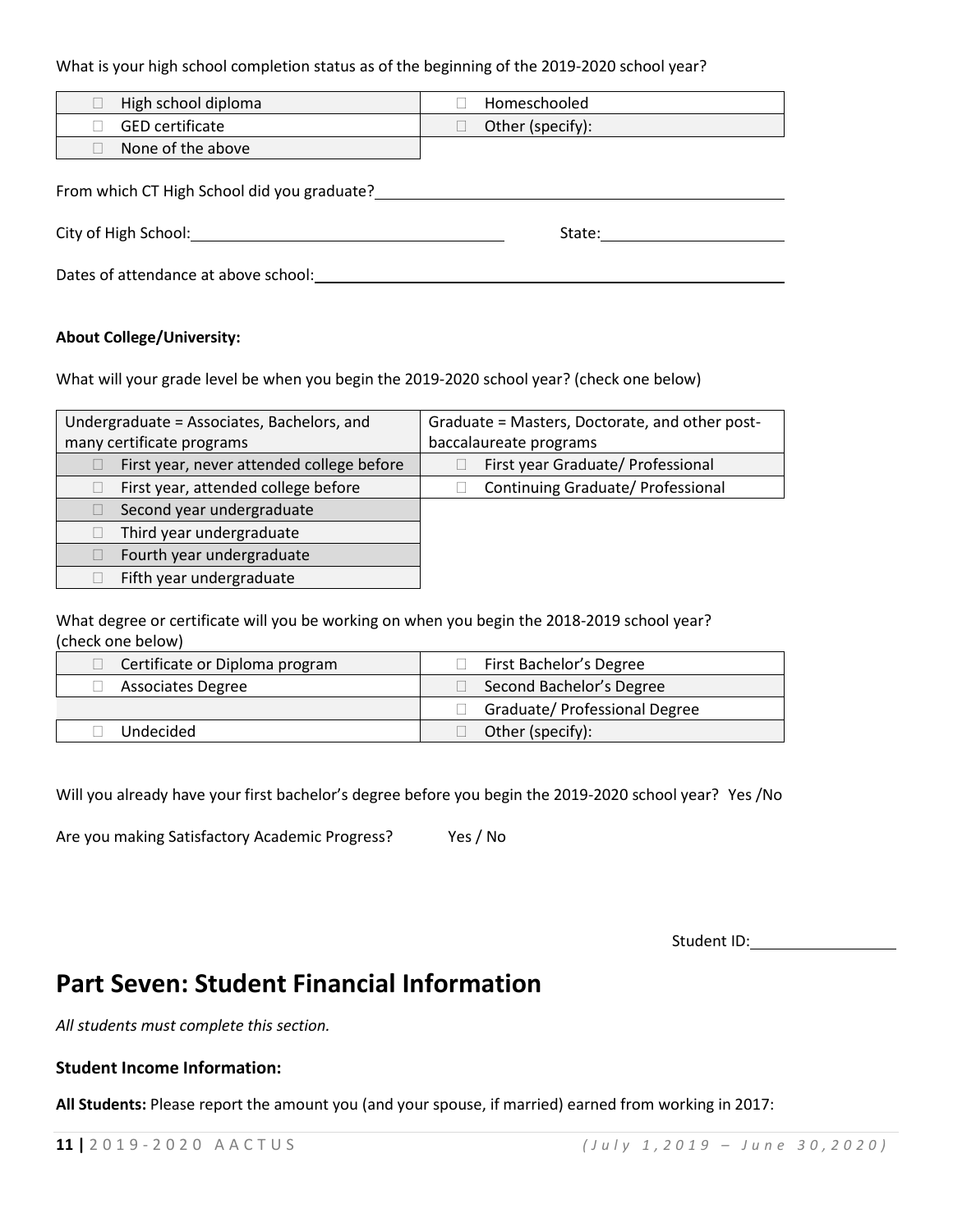|                             | <b>Student</b> | Spouse (if student is married) |
|-----------------------------|----------------|--------------------------------|
| Total 2017 Income from Work |                |                                |

**All Students:** For the tax year 2017, have you, the student (and spouse if married), completed an IRS income tax return or another tax return? (Check one box below and include supporting documentation. *Go to* 

*<https://www.irs.gov/individuals/get-transcript> to obtain an IRS Tax Return Transcript or Verification of Non-filing Letter.*)

- $\Box$  Yes I (and my spouse, if married) have already filed a 2017 tax return.
	- o I am including a signed copy of my **2017 Federal Tax Return –or– 2017 IRS Tax Return Transcript** (and my spouse's, if I am married) or other official documentation.
- $\Box$  No I (and my spouse if I am married) am not going to file and am not required to file a 2017 tax return.
	- o Do you (and/or your spouse, if married) have **2017 IRS W-2 forms**? (circle answer) Yes / No If IRS forms W-2 or 1099 exist, I am including a copies of those forms.
	- o If I am an Independent student, and I (or my spouse) have an SSN or ITIN, I am also including my/our **2017 Verification of Non-filing Letter**.

*Note: Applicants who are required to file an income tax return (i.e., have earnings above the filing threshold) must file in order to complete the AACTUS.*

**All Students:** If you (and your spouse, if married) had "untaxed income" in 2017 that was not reported in the boxes above, complete the section below.

| Type of Untaxed Income (e.g., child support received)                                 | 2017 Amount |
|---------------------------------------------------------------------------------------|-------------|
| Money received or bills paid on your behalf by another person (not including your     |             |
| parents if you are considered Dependent for financial aid purposes)                   |             |
| Payments to tax-deferred pension and retirement savings plans paid directly or        |             |
| withheld from earnings (includes 401k, 403b, IRA deductions, and payments to SEP,     |             |
| SIMPLE, Keogh and other qualified plans)                                              |             |
| Child support received                                                                |             |
| Tax exempt interest income                                                            |             |
| Untaxed IRA distributions and pensions                                                |             |
| Housing, food, and living allowances paid to parents who are in the military, clergy, |             |
| and other professions                                                                 |             |
| Veterans non-educational benefits                                                     |             |
| Other untaxed income (includes workers compensation and disability benefits)          |             |

Student ID:

# Part Seven: Student Financial Information (continued)

*All students must complete this section.*

**All Students:** If you (or your spouse, if married) had any of the following in 2017, complete the section below:

| <b>MAC</b> | יטוונ<br>LUIT NUI |
|------------|-------------------|
|            |                   |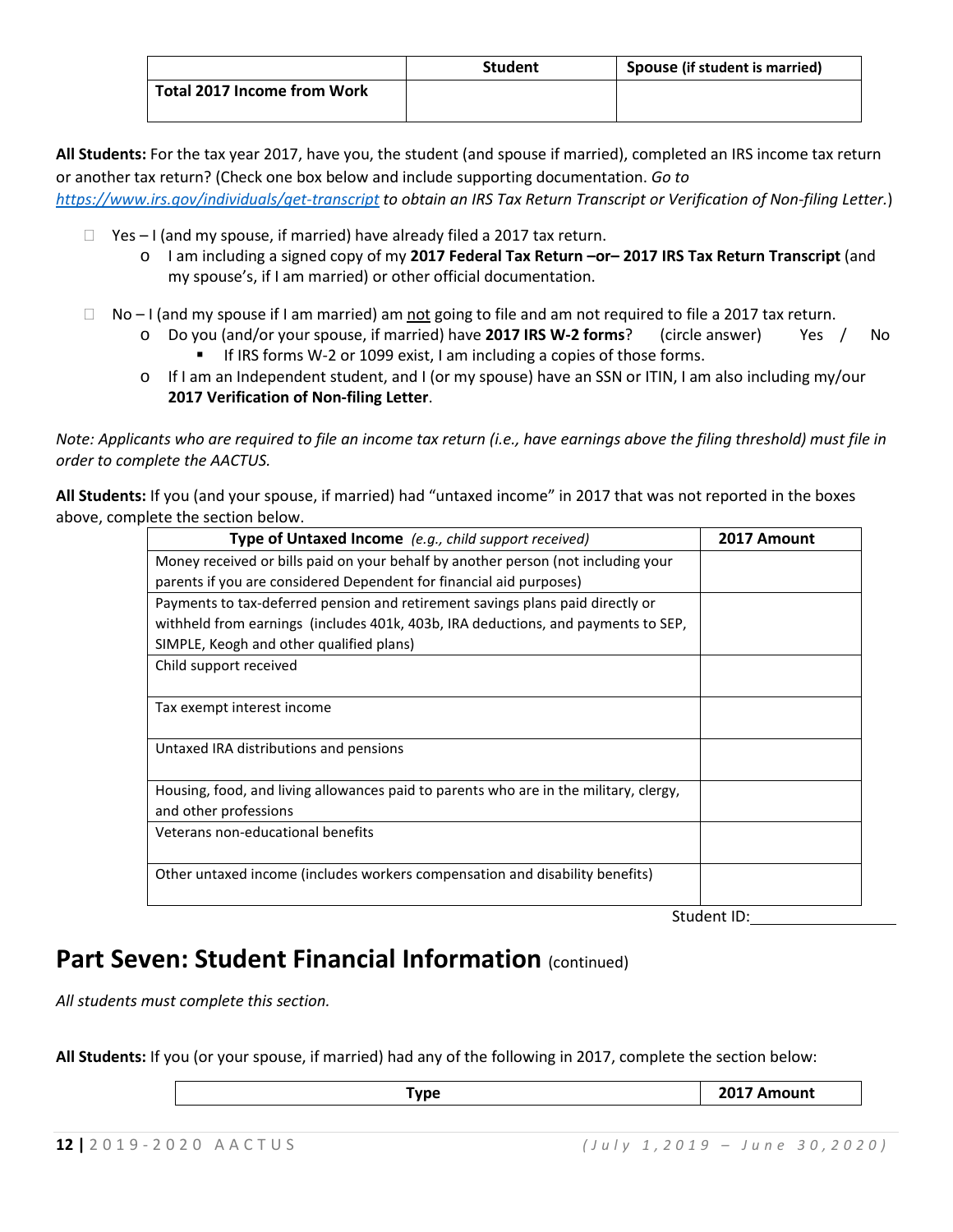| Child Support paid by parent per divorce, separation, or other legal  |  |
|-----------------------------------------------------------------------|--|
| requirement (ONLY for children not living in the student's household) |  |
| Taxable combat pay or special combat pay                              |  |
|                                                                       |  |
| Taxable scholarships & grants received by the student (and spouse, if |  |
| married) and reported to the IRS as income                            |  |
| Student (and spouse's) taxable earnings from need-based employment    |  |
| programs, need-based fellowships/assistantships, and co-op education  |  |
| programs                                                              |  |

### **Student's Asset Information:**

**All Students:** As of today, indicate your financial assets (and your spouse's, if married) in the section below:

| <b>Type of Student Asset</b>                                           | <b>Today's Value</b> |
|------------------------------------------------------------------------|----------------------|
| Student's (and spouse's, if married) total cash, savings, and checking |                      |
| account balances                                                       |                      |
| Total net worth of student's (and spouse's, if married) investments,   |                      |
| including real estate (not including the home in which you live)       |                      |
| Total net worth of student's (and spouse's, if married) businesses     |                      |
| and investment farms (not including family farm/ family business with  |                      |
| 100 or fewer employees - full-time equivalent)                         |                      |

Student ID:

### **Part Eight: Certification and Signatures**

Each person signing this application certifies that all of the information reported on it is complete and correct.

Willful falsification of information in this application and/or related documentation will have consequences including, but not limited to, cancellation of aid and reporting said conduct violation to college administration. Giving false or misleading information on this application could subject the applicant to